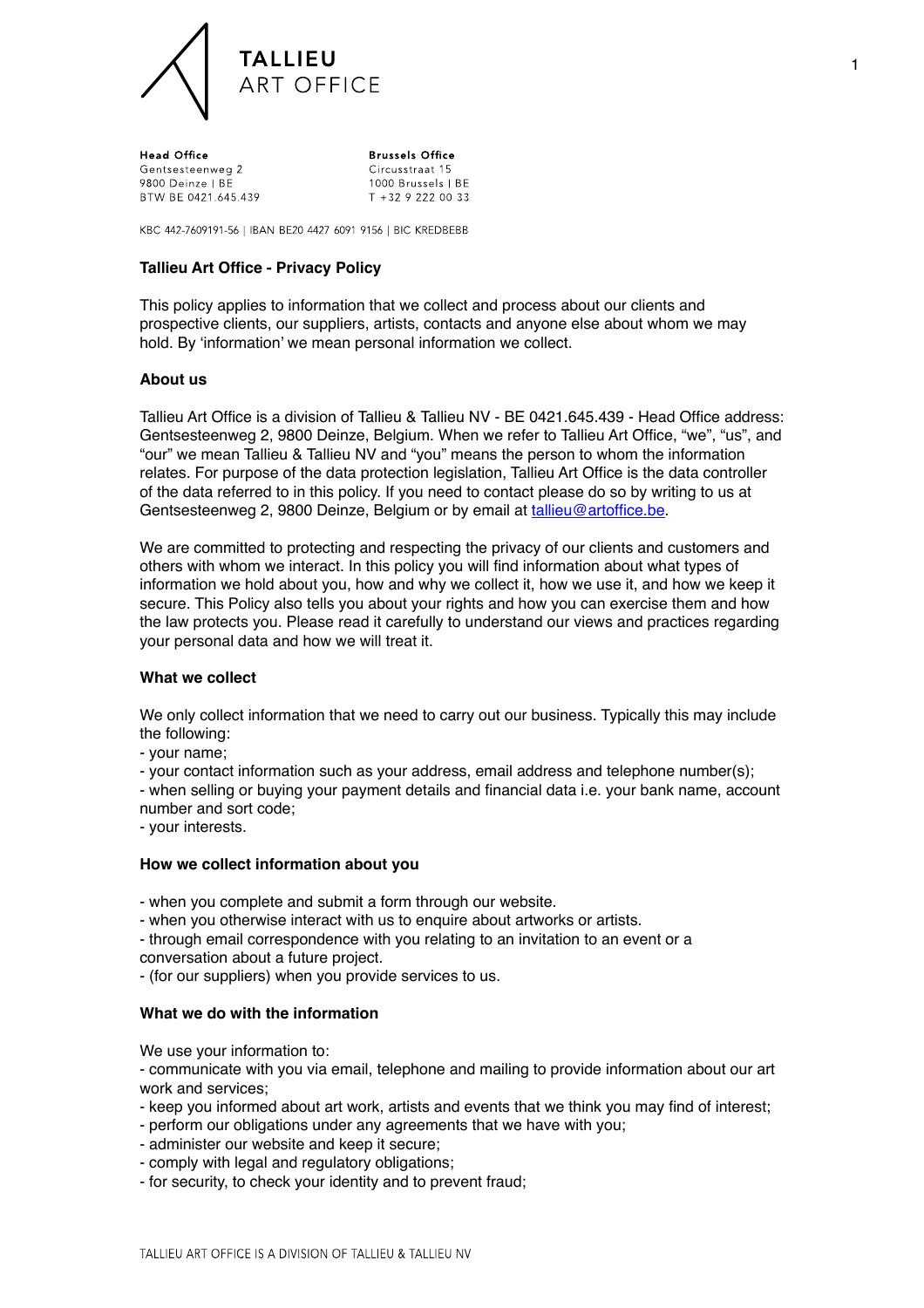## **Sharing your information**

Except as expressly set out in this policy we will not sell, distribute or lease your personal information to third parties unless we have your permission or are required by law to do so. The personal information you provide to us is not shared with third parties.

### **Legal basis for processing**

Our processing of your personal information is necessary:

- or the performance of contracts to which you will be a party to and in order to take steps at your request prior to you entering into those contracts;

- for the purposes of legitimate interests pursued by us; or

- in order to comply with a legal obligation to which we are subject.

In relation to any processing of special categories of personal data, we will generally rely on obtaining specific consent from you at the time unless there is otherwise a legal requirement for us to process such information.

## **Legitimate interests**

Where our processing is based on the legitimate interest grounds described above, those legitimate interests are: (i) collecting personal information to provide you with a smooth and efficient client experience; (ii) to make sure you receive updated information on Tallieu Art Office's activities; (iii) to provide the services you have requested, such as through displaying an interest in an artist, artwork, exhibition, performance, genre; and (iv) for our own marketing and research.

## **Your Rights**

At any time, you have the right:

- to request access to or a copy of any personal data which we hold about you;

- to rectification of your personal data, if you consider that the information we are holding is inaccurate;

- to ask us to delete your personal data, if you consider that we do not have the right to hold it;

- to withdraw consent to our processing of your personal data (to the extent such processing is based on previously obtained consent);

- to ask us to stop or start sending you marketing messages as described below in the marketing section;

- to restrict processing of your personal data;

- to data portability (moving some of your personal data elsewhere) in certain circumstances;

- to object to your personal data being processed in certain circumstances; and to not be subject to a decision based on automated processing and to have safeguards put in place if you are being profiled based on your personal data.

Any request from you for access to or a copy of your personal data must be in writing and we will endeavour to respond within a reasonable period and in any event within one month in compliance with data protection legislation. We will comply with our legal obligations as regards your rights as a data subject. We aim to ensure that the information we hold about you is accurate at all times. To assist us in ensuring that your information is up to date, do let us know if any of your personal details change at the following email address [tallieu@artoffice.be](mailto:tallieu@artoffice.be)

# **Marketing**

Where you are one of our clients or have otherwise agreed to be contacted for marketing we may use your personal information to send you information about Tallieu Art Office related artists, events, exhibitions, concerts, performances and works of art. You can unsubscribe from receiving them at any time, details of how to unsubscribe will be included at the bottom section of each electronic mailing we send you, which will direct you to where you can unsubscribe automatically and you will not be contacted again unless you actively request to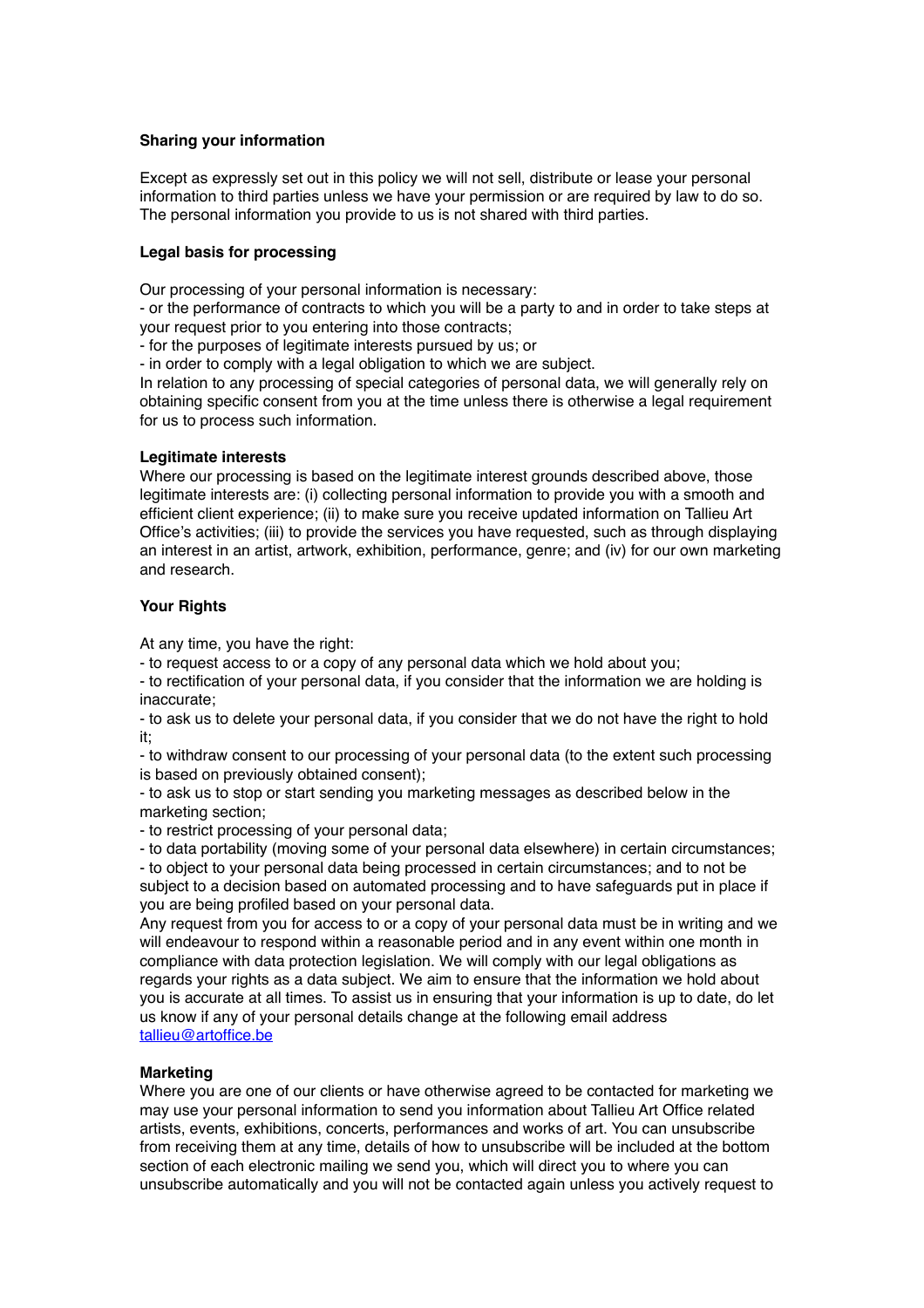

Head Office Gentsesteenweg 2 9800 Deinze LBF BTW BE 0421.645.439

**Brussels Office** Circusstraat 15 1000 Brussels | BE T +32 9 222 00 33

KBC 442-7609191-56 | IBAN BE20 4427 6091 9156 | BIC KREDBEBB

re-join the mailing list. You also have the option of "unsubscribing" from our mailing list at any time thereby disabling any further such e- mail or other communication from being sent to you by emailing 'Unsubscribe' to [tallieu@artoffice.be](mailto:tallieu@artoffice.be)

We will action any opt-out request from you without delay.

### **How long will we keep your information**

We will only keep the information we collect about you for as long as required for the purposes set out above or as required to comply with any legal obligations to which we are subject. This will involve us periodically reviewing our files to check that information is accurate, up-to-date and still required.

Where we are permitted to send you direct marketing communications we may retain your contact information necessary for this purpose, for as long as you do not unsubscribe from receiving the same from us. If you opt out from marketing, we will retain your information to enable us to comply with your wishes to not be contacted for marketing purposes.

### **Security**

We are committed to ensuring that your information is secure. In order to prevent unauthorised access or disclosure, we have put in place suitable physical, electronic and managerial procedures to safeguard and secure the information we collect online.

### **Links to Other Sites**

Our website may contain links to other sites, including via our social media buttons. While we try to link only to websites that share our high standards and respect for privacy, we are not responsible for the content, security, or privacy practices employed by other websites and a link does not constitute an endorsement of that website. Once you link to another website from our website you are subject to the terms and conditions of that website, including, but not limited to, its internet privacy policy and practices. Please check these policies before you submit any data to these websites. Certain features of our site will allow for social networking. You should ensure when using these features that you do not submit any personal data that you do not want to be sent, collected or used by other users, such as profile details or email address.

### **Complaints**

Questions, comments and requests regarding this policy are welcomed and should be addressed to [tallieu@artoffice.be](mailto:tallieu@artoffice.be)

#### **How we use cookies**

A cookie is a small file which asks permission to be placed on your computer's hard drive. Once you agree, the file is added and the cookie helps analyse web traffic or lets you know when you visit a particular site. We use traffic log cookies to identify which pages are being used. This helps us analyse data about web page traffic and improve our website in order to tailor it to customer needs. We only use this information for statistical analysis purposes and then the data is removed from the system. A cookie in no way gives us access to your computer or any information about you, other than the data you choose to share with us. You